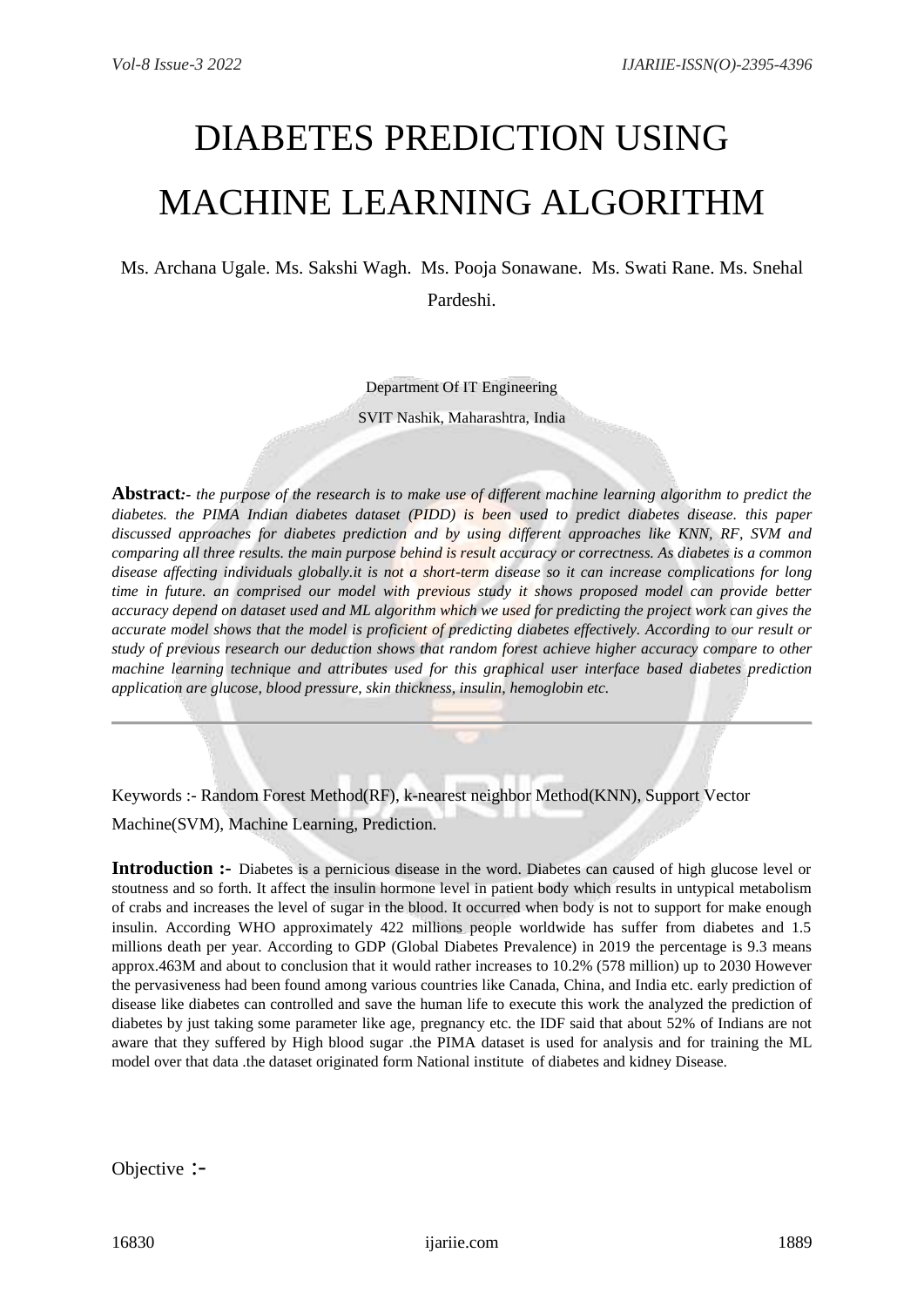The preponderant purpose of this project is to predictive model to predict diabetes at early stage using the clinical and the e-diabetic data. The objective of purposed are framed below.

- $\triangleright$  To predict diabetes by general patterns.
- > To create graphical user interface based on e-diabetic portal.
- $\triangleright$  To apply ML (machine learning) algorithm to derive patterns
- $\triangleright$  Beforehand divination(prediction) of diabetes for treatment.
- $\triangleright$  By apply at a time three ML algorithm to get the most accurate result by comparing three results.

Problem Statement :- to apply systematic techniques to reduce the hospital readmission of diabetic patients classification of data done by SVM, KNN, and RF as the diabetes has approx. 93% affected people worldwide and it has long time impact disease .so the early prediction is main objective.

# Literature review :-

- 1) Mitushi soni and Dr, sumita varma proposed svm, knn, and logistic regression for prediction of diabetes develop a system which can perform early prediction. In that work they conclude that random forest classifier achieved better results compare other. The paper "Diabetes prediction using machine learning techniques." ISSN: 2278-0181.
- 2) The anatomization to related work gives results on various healthcare datasets, where analysis and prediction were carried out using various methods and techniques various prediction model had been developed and implemented by various researches using variants of data mining.
- 3) Darcy a. Davis proposed individual risk prediction based on medical history. their paper also predict each patients greatest disease risk based on their own medical history data. dataset are used for medical coding and collaborative assessment and recommendation engine (CARE) information technique from this it is observed that the ML algorithms place a significant role in knowledge. Discovery from the databases especially in medical diagnosis with the medical data.
- 4) V. Ranjani and M. Duralraj discussed the prospective use of classification- based data mining techniques such as rule-based methods, decision tree algorithm, naïve bayes and artificial neural networks to the massive volume of healthcare data in this research medical problems have been analyzed and evaluated such as heart disease and blood pressure.

# Implementation :-

# **Methodology :-**

Shows architecture diagram for prediction of diabetes model.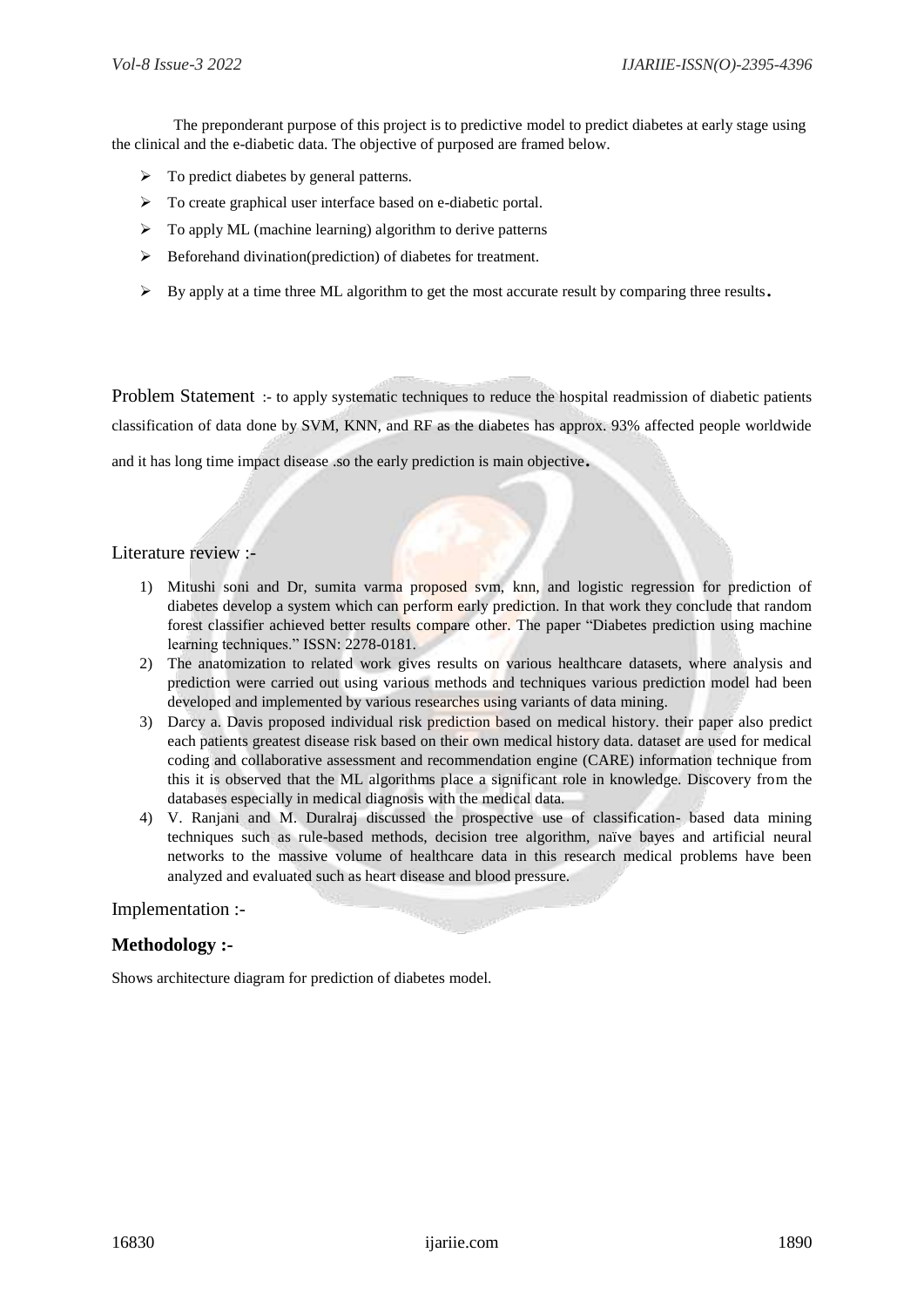# This model has five modules

1. Collection of Data.



- 2. Preprocessing over Data.
- 3. Clustering.
- 4. Model Building.
- 5. Evaluation.

Dataset Collection

This module includes collection of data and understanding the data to study trends which helps in prediction and access the results, Dataset description is given below.

| Parameter (Attributes) | Type |
|------------------------|------|
| Number of Pregnancies  | N    |
| Glucose Level          | N.   |
| <b>Blood Pressure</b>  | N    |
| Insulin                | N    |
| BMI (body mass index)  | N    |
| <b>Skin Thickness</b>  | N    |
| <b>Blood Pressure</b>  | N    |
| Diabetes Pedigree      | N    |
| Outcomes               | N    |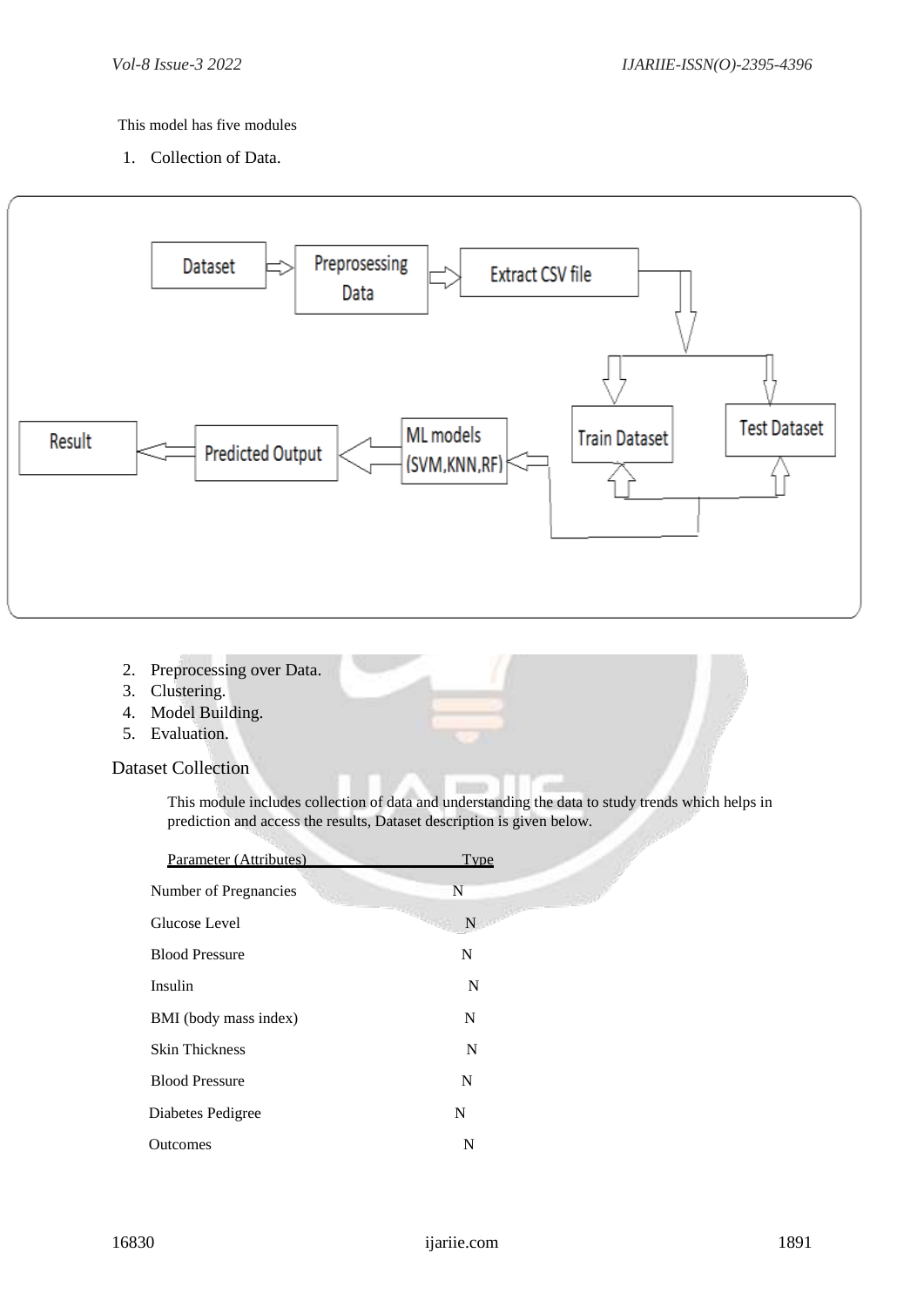### 1) Data pre-processing

This module consists of process of preparing the raw data and making it suitable for a machine learning model. ( i.e. cleaning and organizing) to make it suitable for a building and training ML model.

# 2) Clustering

In this phase, we have a machine learning technique which groups the unlabeled dataset. It is a way of grouping the data points into different clusters.

3) Model Building

This phase includes building model for prediction of diabetes we have implementing various machine learning algorithms. This algorithm includes support vector classifier, Random Forest, K-nearest neighbor.

4) Evaluation: -

This final step of prediction model here we evaluate the prediction results using various evaluations metrics like classification, accuracy, confusion matrix.



Proposed Work:-

The forecast or prediction of diabetes is the major and concerning. It is severe the complications the diabetes is plays very important role for the human life because it leads to death. This system module is offered for initial prediction of diabetes and time prediction where time prediction means when the Diabetes patient will help to improve the habit of patient.

#### System Design: -

 System design is the process which is used for defining the interface, modules and data for a system to specified the demand to satisfy system design is a seen as the application of the system theory

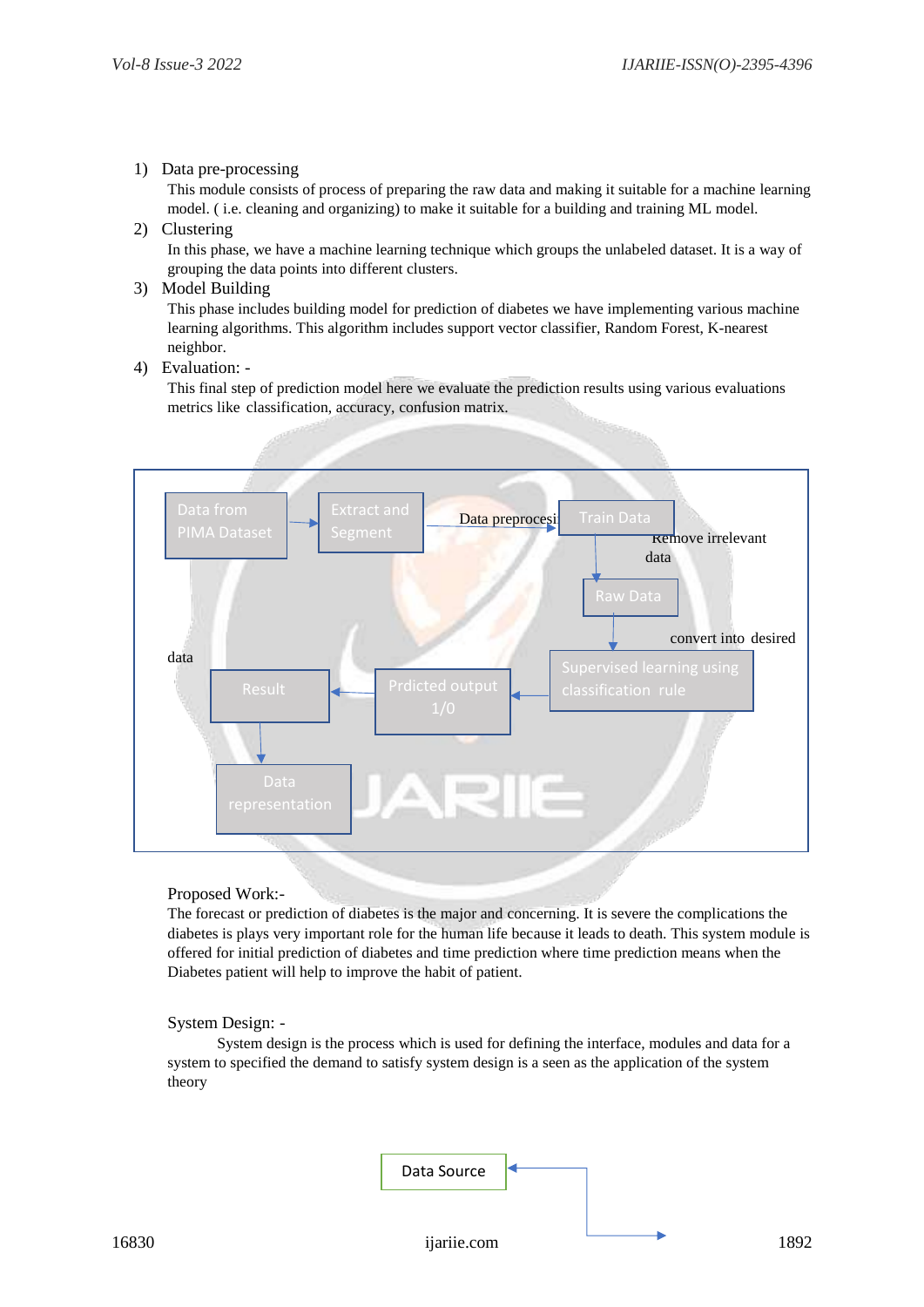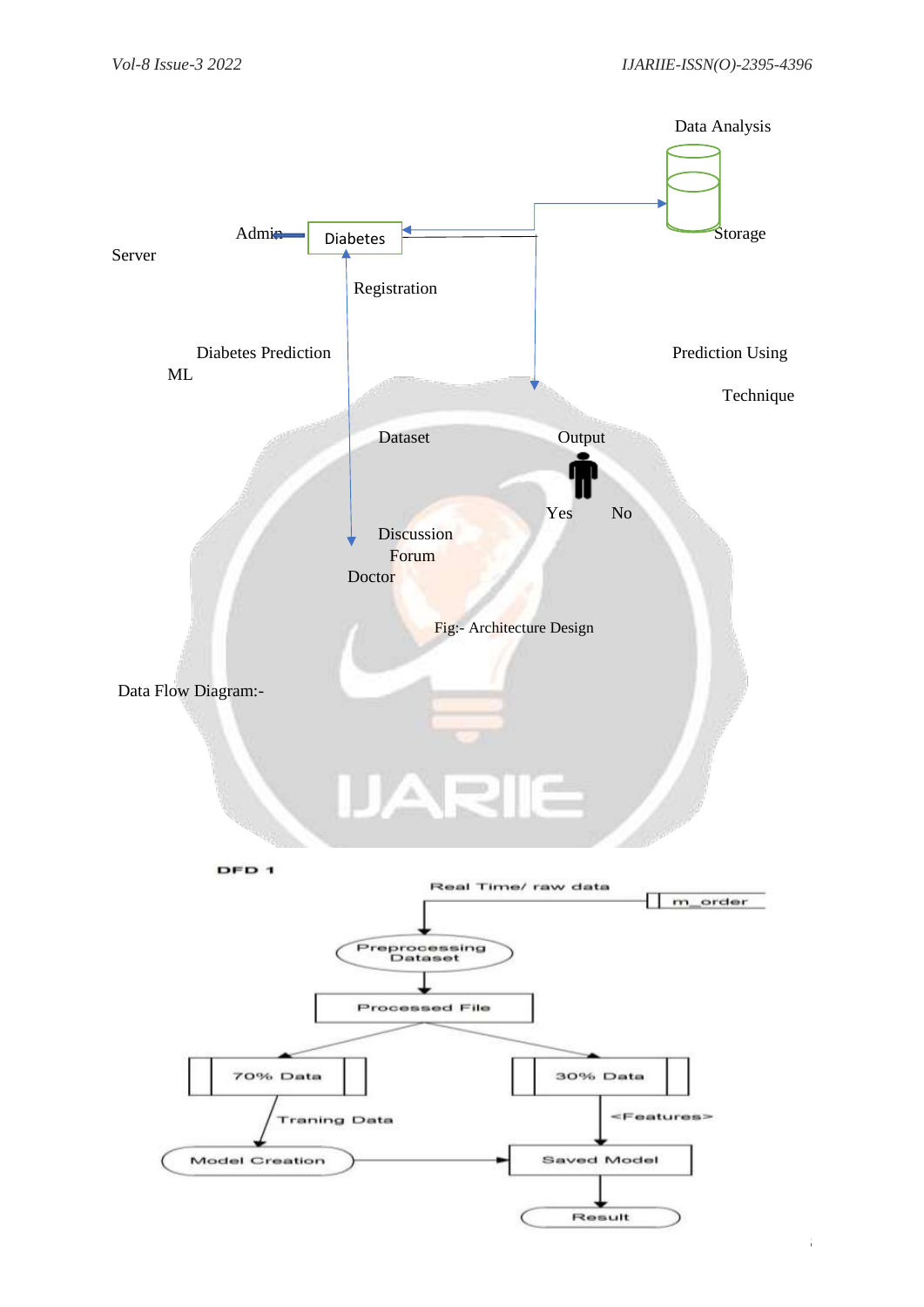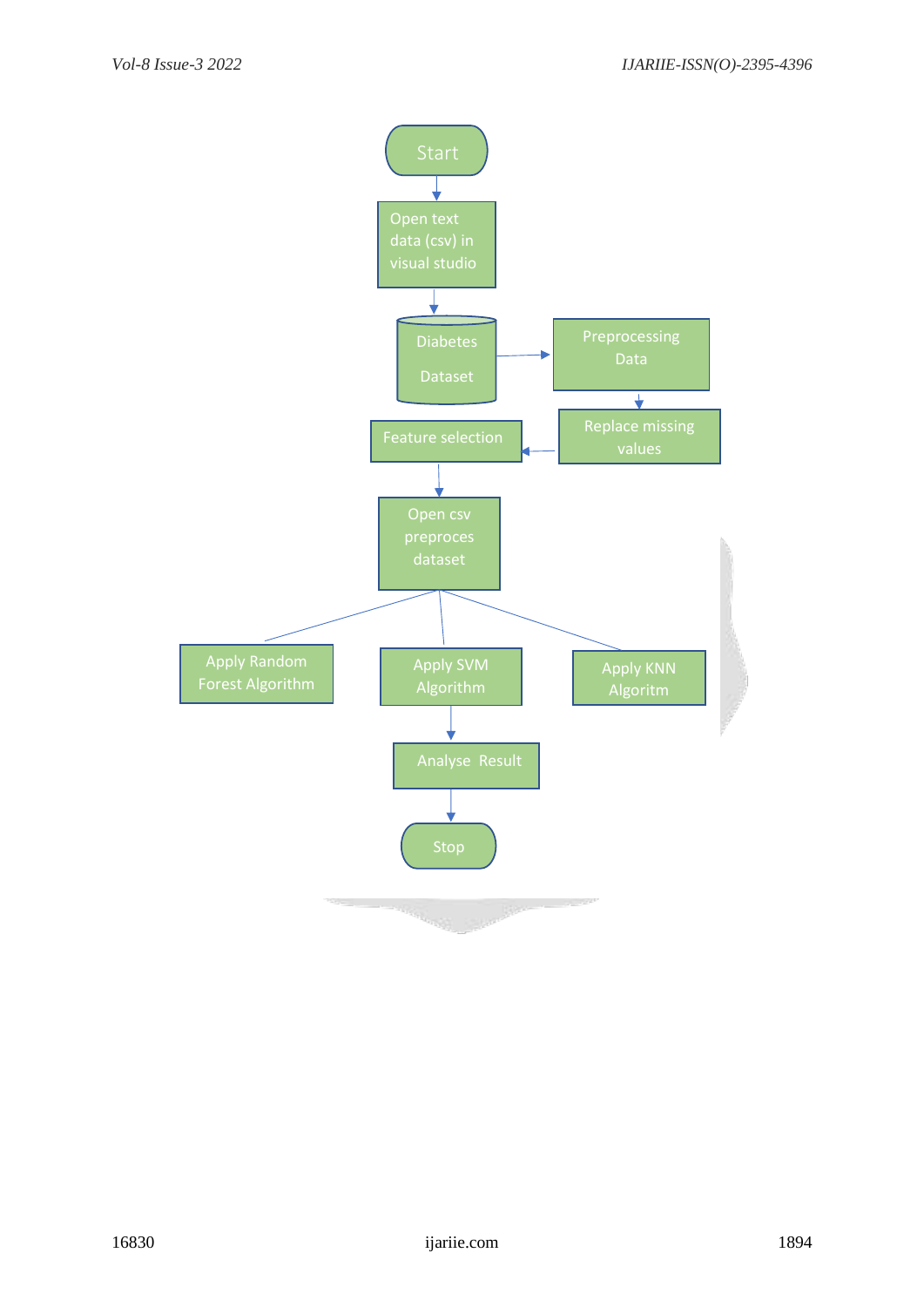# Sequence Diagram:-



# Model Used:-

# Spiral model-

 Logarithmic spiral model was developed by D.A.Cole and P.V.lade. in 1984. For the purpose of prediction. It is the system development lifecycle (SDLC) method used for risk management that combines iterative development process model. The four main points in the spiral model are –

- 1. Identify objectives.
- 2. Perform risk analysis.
- 3. Develop and test.
- 4. Revive and evaluate.

Algorithms used for building this module:-

1) Random forest algorithm:-

Random forest is a supervised machine learning algorithm that is used widely in classification and regression. Probably it is the one of the best algorithm for classification. It is able to classifying large data with accuracy.

2) Support vector machine :-

We have used svm for identifying for classification of genes, patients on the basis of genes it can be used for classification and regression purpose. If a no of features are high compared to a number of data points in the dataset.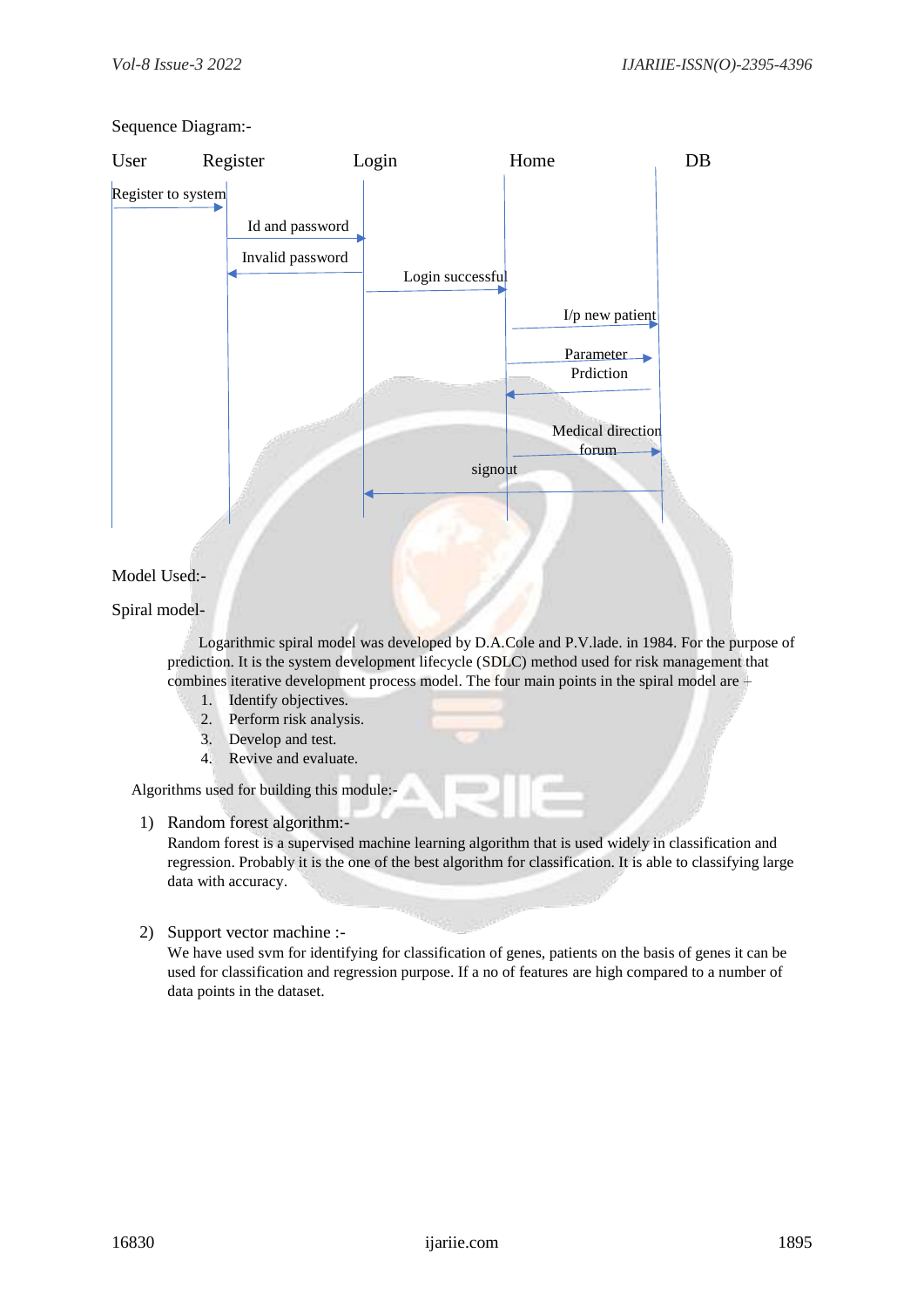

3) K-nearest neighbor method/ algorithm (KNN):- The abbreviation KNN stands for k-nearest neighbor .it is supervised machine learning algorithm also used for classification and regression. this algorithm at the training phase only save the datasets and after getting new data then it classifies that data into category.

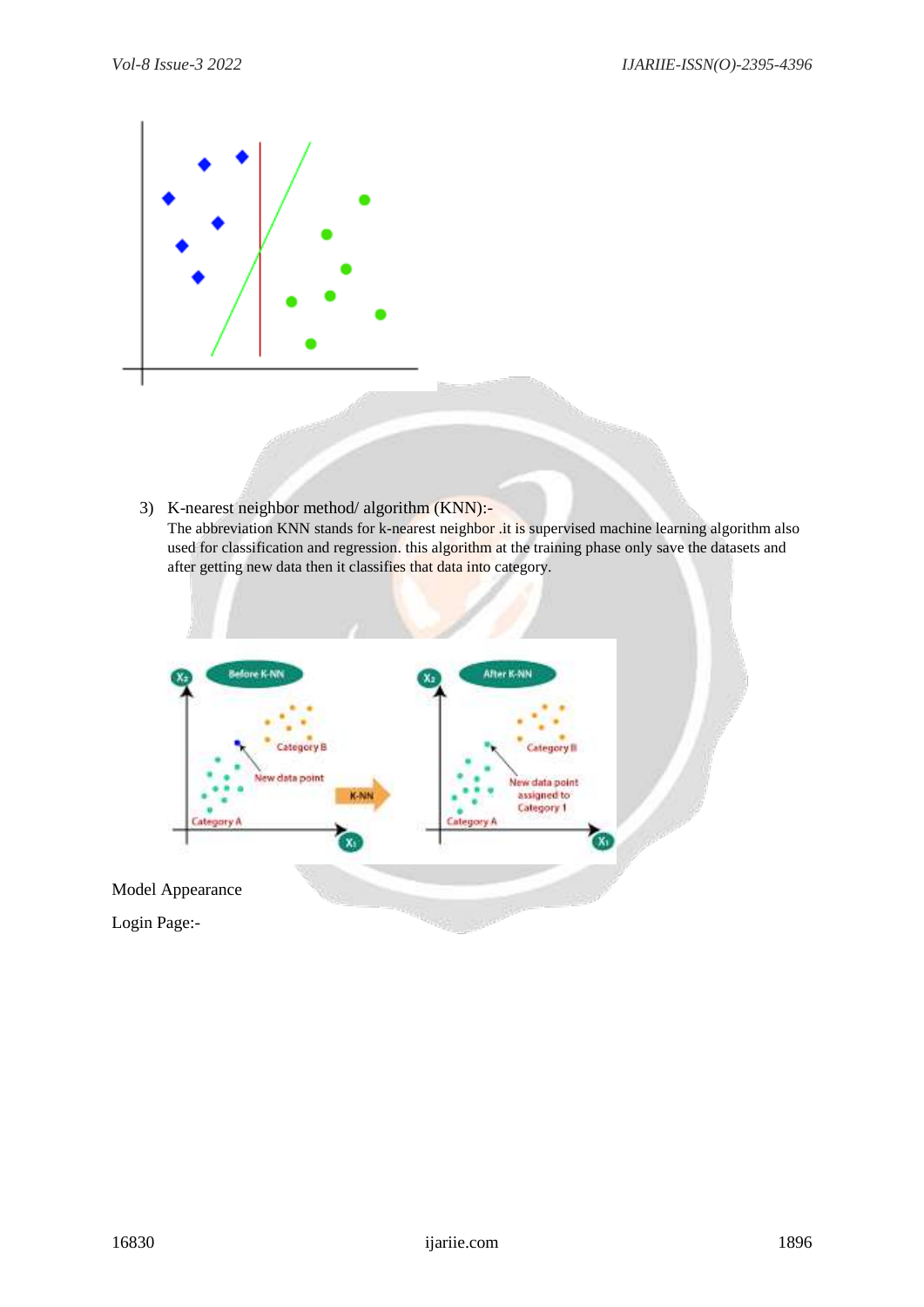| <b>Flowsfall</b><br>Foundate #<br>details as (Design) #<br>detailing #<br>Registration | Star<br><b>LOGIN</b>                           | <b>Diagnostic Trees</b><br>в<br>Diagnostics seasons 48 accords<br>ide. |
|----------------------------------------------------------------------------------------|------------------------------------------------|------------------------------------------------------------------------|
| UserName                                                                               | UserNume                                       | $\mathbb{R}^n$<br>« Everty                                             |
|                                                                                        | <b>Roshni</b>                                  | 甫<br>- Process Memory (MB)                                             |
| Passwood                                                                               | A<br>Password                                  | 36<br>э                                                                |
|                                                                                        | ***********                                    | + CPU (% of all processors)                                            |
| <b>Confirm Password</b><br>♥                                                           | [2 Slow percent                                | Tantesay, Counts: Matricey Unique: CPU Unique<br><b>Events</b>         |
|                                                                                        | LOGIN                                          | ShowEverti (0.x40)                                                     |
| <b>Stern Provident</b><br>06 enaProvided<br><b>B</b> levoFrovdell                      |                                                | <b>Marrory Usage</b><br><b>III</b> Take Snapping                       |
|                                                                                        | <b>CLEAR</b>                                   | <b>CIN' Usage</b>                                                      |
| <b>Side at</b>                                                                         | <b>Built Bire At Arrests</b><br>Crease Account |                                                                        |
|                                                                                        |                                                |                                                                        |
|                                                                                        |                                                |                                                                        |

Registration Page:-



# Form page